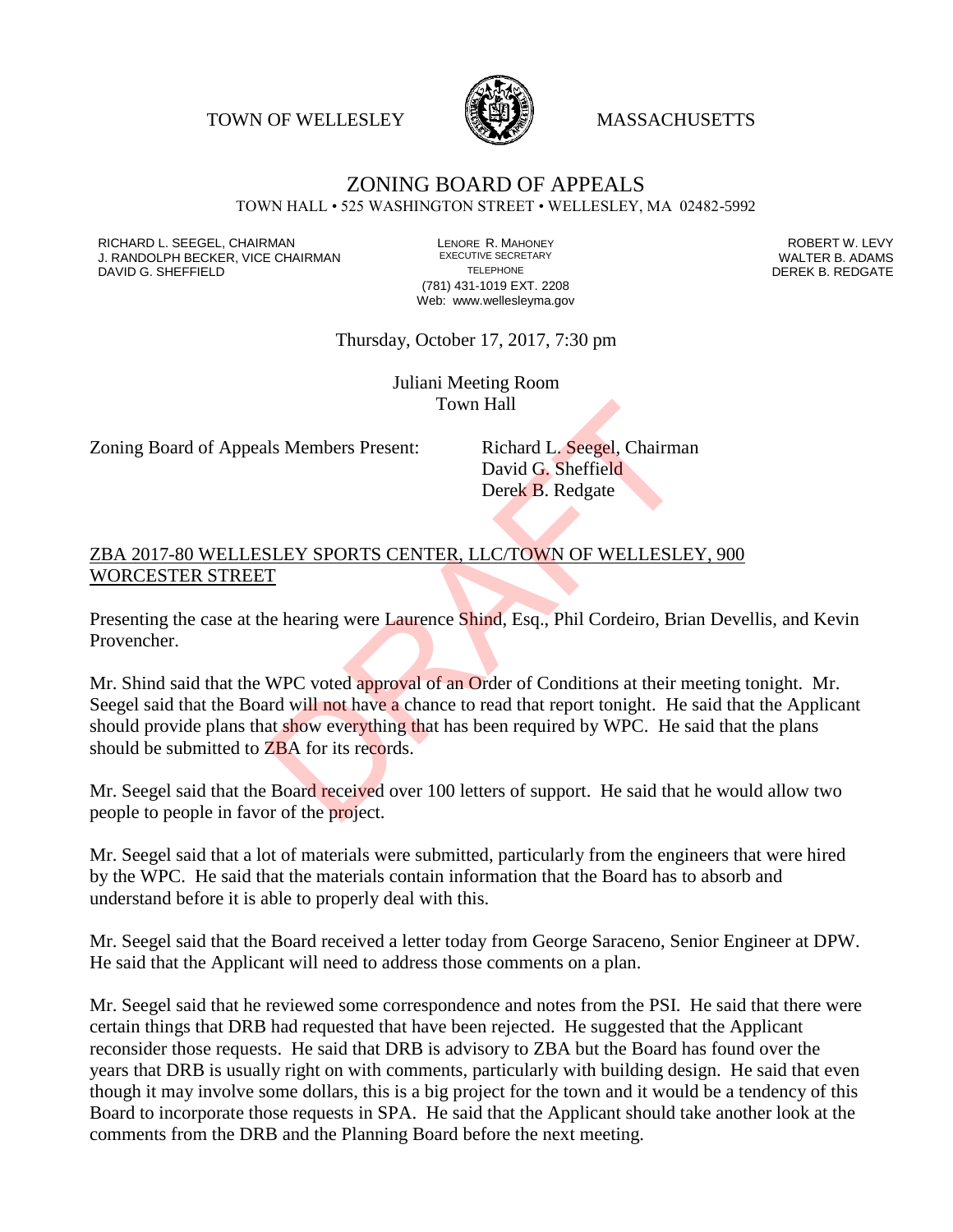Mr. Shind said that the received the DRB recommendation with their approval with conditions. He said that the Order of Conditions was just voted tonight. He said that the DPW letter was sent today. He said that the Applicant has incorporated various engineering and design changes based on some of the comments and letters. He said that the Board requested an acoustic study on the noise generated by the mechanical equipment. He said that study was submitted.

Mr. Seegel said that this Board does not normally open a hearing until all other boards have completed their hearings and sent their information to ZBA. He said that the Board has been trying to rush this as much as they can while meeting its obligations. He said that some changes will have to be made. Mr. Shind expressed appreciation for allowing the project to come before the Board out of the normal order.

Mr. Cordeiro summarized what has changed since the September 12, 2017 hearing and outlined the next steps to advance the project. He said that the project involves a special permit for the flood plain, a special permit for a major construction project in a Water Supply Protection District and Site Plan Approval. He said that the biggest things that they had to negotiate was working with the WPC in conjunction with DPW. He said that the WPC hired a third party peer review consultant from Metrowest Engineering to iron out stormwater systems and on-site flood mitigation. He said that after a lengthy review by the Applicant, WPC, DPW and the peer review consultant, the WPC issued an Order of Conditions that requires some clarifications on the site plan, which the Applicant is fully prepared to do. He said that doing those changes will predominantly address George Saraceno's and the peer review consultant's comments.

Mr. Cordeiro said that there is a flood plain on the site that enters at the corner of Dale and Worcester Streets that floods out the rear of the property. He said that because the project fills within that zone, they had to provide storage within the zone to mitigate the loss of surface volume. He said that they also had to provide appropriate stormwater management for the building and the parking facility. He said that on a landlocked, low lying parcel with no outlet to the north, south, east or west, that became a complicated challenge with high groundwater situations occurring on approximately half of the site on the westerly side. He said that resolution was multi-faceted. He said that the building system will be comprised of clean roof runoff that will go to sub surface recharge chambers along the south, east and north side of the building. He said that due to high groundwater on the westerly side of the site, they cannot go with sub surface recharge chambers. He said that they elected to go with a porous asphalt to eliminate puddling and ponding in the parking lot and provide storage under the asphalt in a stone media. He said that in between the two will be rain gardens in the islands that are low impact development techniques. He said that green, landscaped islands will treat stormwater before it goes into the collection system. He said that, because of the inlet from the flood plain, they needed to include a way to divert water coming in from Dale and Worcester Streets in the flood conditions on Route 9 into a sub surface chamber system that retains flood waters. He said that allow it to come into the site, be stored temporarily and leave through the inlet that was created for it. He said that is a mandate under the Wetlands Protection Act. He said that have make sure that the flood waters are contained and subsequently returned back from whence they came so that they are not changing the water courses in this area. alor construction project in a water supply protection D<br>the biggest things that they had to negotiate was working<br>He said that the WPC hired a third party peer review co<br>to iron out stormwater systems and on-site flood mi

Mr. Cordeiro said that the Board has to approve a special permit a use within a Flood Plain District. He said that through the processes with the WPC, as enforcer of bordering lands subject to flooding, which is effectively the flood plain, DPW and the peer review consultant, the approach to the flood plain has been thoroughly vetted. He said that everyone would prefer to see an open air basin hold the water, it is not feasible on the site, given the development conditions. He said that the program here was a multi-year process combined through many of the boards and residents that have resulted in the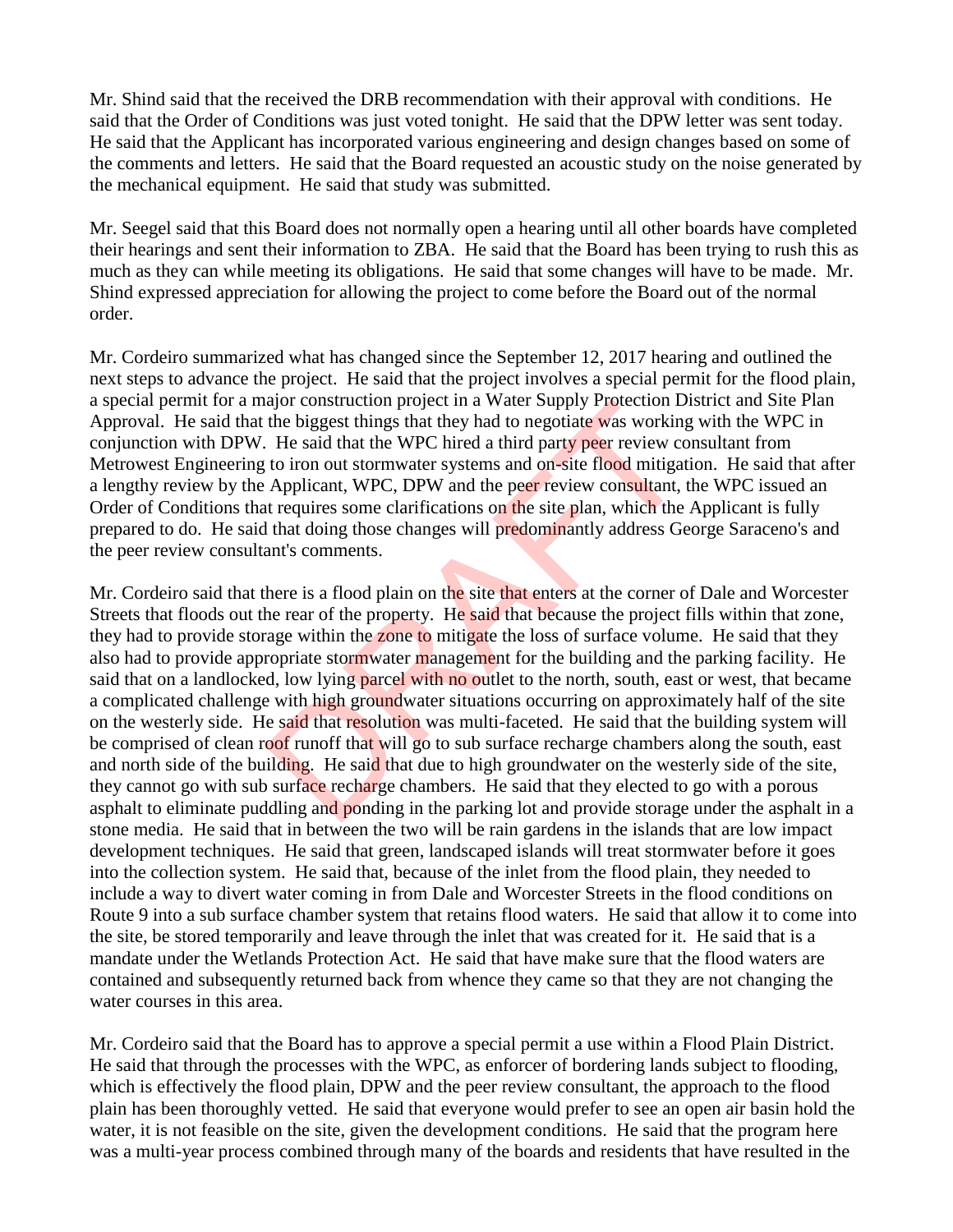building and the parking spaces around it, directly relating to the overlay district that was created that was approved by Town Meeting in April. He said that stormwater mitigation had to take a back seat to site development but they had to come up with strategies to fully address the regulations.

Mr. Cordeiro said that they also created a wetland replication area and flood storage zone. He said that it will create a new isolated wetland pocket separated from the existing isolated wetland by the new fire access roadway. He said that the wetland area will constructed so that critters can use it. He said that it will be inundated with water during normal rainfalls and will recede just like the existing isolated wetland pocket. He said that the new wetland area will replicate the general nature of habitat and environmentally friendly design in the area that is available.

Mr. Cordeiro said that the project will provide adequate parking that is in compliance with the regulations. He said that it will be a traditional layout. He said that circulation is dictated by the need and necessary of the signalized intersection and improvements along Route 9 at Lexington Street. He said that the entrance needs to coordinate with the signal. He said that they worked with WPC to minimize the amount of parking. He said that, because of the nature of sporting events and how they are phased, they provided a layout that they feel is appropriate for the use of the facility. He said that they based the maximum parking on the traffic consultant's review at 320 to 325 parking spaces during peak sporting events. He said that they will provide a slight surplus of parking to accommodate overlap of events.

Mr. Cordeiro said that the building will have an operational staff to schedule events to make it work with the site. He said that they will develop a schedule in conjunction with the Town of Wellesley groups that are using the facility. He said that they will continually review and monitor how the site is used for parking and will work with the Town.

Mr. Cordeiro said that they made some modifications to the site layout plan since the September 12, 2017 public hearing, based on DRB and WPC comments. He discussed the front plaza entry. He said that it is a brick paver entry that is welcoming to the visitors and will serve as the drop off zone for parents. He said that it will have an associated bike rack and seating walls on either side. He said that the Applicant has elected to install a series of large diameter bollards that will fall in line with the sidewalk to prevent vehicles from accessing the building. He said that they did have a point of contention with DRB because they recommended that the bollards be placed right at the point of entry at the end of the plaza. He said that the Applicant has made a design stand to have them internal to the plaza because they want to make sure that it is generally accessible to all, given how much activity will take place at the front door. He said that they do not want to make movement of pedestrians and athletes restricted by the bollards. He said that they set them back one parking space distance to allow interactivity. He said that it is a difference of design opinion. parking. He said that, because of the hatter of sporting<br>ed a layout that they feel is appropriate for the use of the<br>m parking on the traffic consultant's review at 320 to 325<br>le said that they will provide a slight surpl

Mr. Cordeiro said that the Applicant agreed to reconstruct the sidewalk along Route 9. He said that it was previously shown on the private side of the right of way. He said that they have moved it back into the State's layout to be more in tradition with the Route 9 corridor. He said that they will keep as many existing trees as possible. He said that the trees would be entirely removed in the previous configuration. He said that DRB did not agree with the Applicant's selection of replanted materials in the previous configuration. He said that by keeping most of the existing trees, they can satisfy the DRB comments. He asked that DRB and ZBA understand that MassDOT is involved and as they solicit permits for reconstruction of the corridor for signal improvements on Route 9, MassDOT will also want to weigh in on the street trees through there. Mr. Seegel urged the Applicant to speak with the Park and Tree Division at DPW. He said that they work well with MassDOT and know which species will do well there. Mr. Cordeiro said that the Applicant worked with Cricket Vlass and revised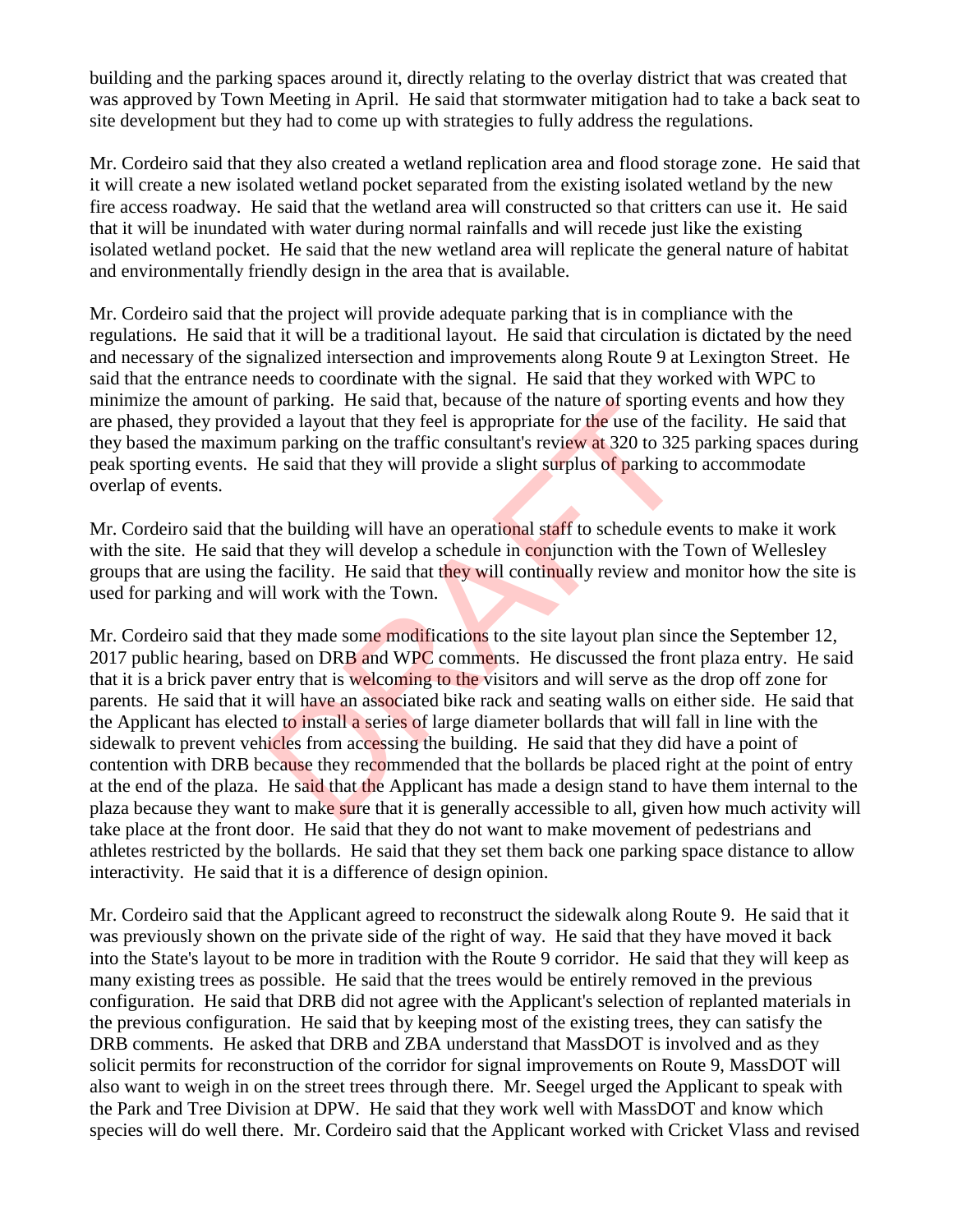the planting plan several times with her input. He said that the Applicant is committed to working with the Town.

Mr. Cordeiro said that the Planning Department asked that the Applicant provide an outline of compliance with the parking bylaw with respect to screening and number of spaces. He said that he summarized those items in a memo dated October 10, 2017. He said that the parking area is in compliance with the design review guidelines and dimensional requirements. He said that they are required to provide 10 percent of the internal parking area to be open space and landscaped, which is approximately 10,900 square feet for this project. He said that the plan provides 11,300 square feet of open landscaped space consisting of landscaped end caps and rain gardens. He said that the building and the replication area are not counted. He said that the landscaped area adjacent to the building is extensive as it can be. He said that the project will be well above the criteria in terms of total open space.

Mr. Cordeiro said that Planning asked for a detail of the number of streets that are required to conform. He said that one tree for every 10 parking spaces is required, for a total of 36 trees. He said that the planting plan shows 173 trees, which is well above the requirement. He said that the project has to meet the Tree Preservation Bylaw because they will be cutting down some trees along Dale and Worcester Streets. He said that they will have to replace those trees in kind. He said that the Applicant wants to work with Dale Street residents to provide a dense vegetated buffer, which is the one thing that they asked the Applicant to provide. He said that the Applicant negotiated with the residents about fencing opportunities but their preference is vegetation. Provery 10 parking spaces is required, for a total of 30 derembles of the said that they will above the requirement. He said that they will have to replace those trees in kind. He k with Dale Street residents to provide a

Mr. Cordeiro said that plant species that are specific to wetland areas were selected for the wetland replication area. He said that the plantings will work well with the existing wetland area. He said that they will improve the existing isolated wetland area even though they will remove some existing tree buffer along the back of the property.

Mr. Cordeiro addressed DRB and Planning comments regarding Bayview Road. He said that Bayview Road is located approximately 40 feet above this site. He said that there is not too much that they can do for screening. He said that the best approach is to ensure that all of the trees on the back slope remain in place.

Mr. Cordeiro said that the Planning Board also had comments regarding lighting. He said that a photometric lighting plan was provided. He said that they will have appropriate LED fixtures on the site with standard levels of illumination to ensure that they are not over lighting the facility but are providing safe lighting.

Mr. Cordeiro said that the Planning Board requested that the sidewalk on the southerly side of the parking field be supplemented with an additional sidewalk in a more central location for greater pedestrian circulation through the site. He said that the Applicant's response is that they have provided appropriate circulation for pedestrians to come from the parking facility to the front door. He said that most of the athletes will be dropped off at the front door and most of the pedestrian traffic from the parking lot will be parents coming to sit in at the events. He said that the Applicant would not like to add sidewalks to the site because the project is right at the point of compliance with zoning. He said that they could lose parking spaces and compliance and they do not want to request waivers from a overlay district that was specifically created for the site. He said that it is the Applicant's opinion that they have reached the balance between buildability of the site, accessibility and compliance with the regulations.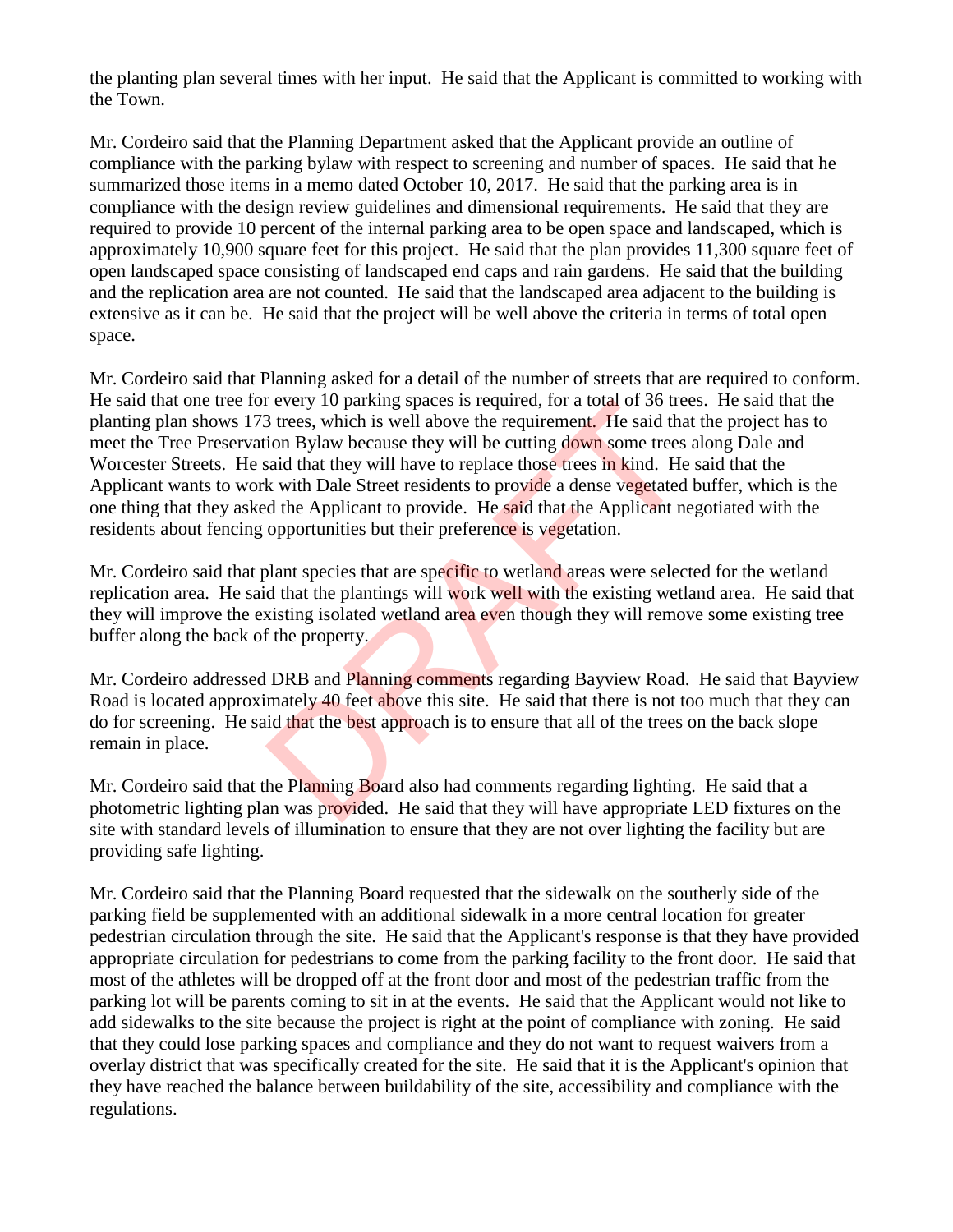Mr. Seegel asked if there was any way to mark up the surface of the parking lot to make a place for pedestrians coming from their cars to the building where they could be more visible. He said it could be reflective paint that they could walk between. He said that he did not see any lighting down the middle of the lot. He said that he was concerned about pedestrian safety. Mr. Cordeiro said that if the issue is to provide paint elements, that can be discussed. He said that a challenge is that the rain garden islands are part of the stormwater sytem. He said that they are depressed areas with specific mulch and vegetation. He said that they are trying to not encourage people to not trample through them. He said that the Applicant would rather give pedestrians the dedicated path on the southerly side to get them to the building. He said that there will be painted crosswalks to get people across. He said that additional ones can be accommodated but it will not necessarily give pedestrians a clean path to the door without keeping them in the aisle, which is what they would rather not do. He said that they would rather bring them down to a protected sidewalk rather than traipsing through a drive aisle. He said that people usually walk the shortest distance to where they want to go. He said that the Applicant wants to make sure that there is a protected path of travel and encourage its use.

Mr. Sheffield asked Mr. Cordeiro to describe a sequence of events for a vehicle arriving at the site, dropping off at the front door and then parking in one of the remote parking spaces on the north side of the site that faces Route 9. Mr. Cordeiro said that all vehicles are expected to come onto the site through the main access. He said that they expect parents to drop the athletes off at the front entry and then go into the parking field. He said that in the event that they are parked in the upper northwest corner, they may choose to use the marked sidewalk on Route 9 instead of crossing the parking lot.

Mr. Sheffield asked if the landscaped area prohibits crossing over to the sidewalk along Route 9. Mr. Cordeiro said that there will be groupings of trees but it will not be densely prohibitive. He said that there will be gaps. Mr. Seegel said that the gaps may be filled with snow in the winter. Mr. Cordeiro said that said that there will be no directional signage to use the sidewalk but sidewalks have been provided to get to from all parts of the site to the front door of the building. He said that snow accommodations were discussed with the WPC. He said that because of the nature of the development and the need for parking, the issue was raised. He said that there is a limited area to stockpile snow. He said that the Applicant has made the commitment that it has to be removed from the property. He said that they cannot store snow on the porous asphalt. Cordiation of describe a sequence of events for a ventile is door and then parking in one of the remote parking space 9. Mr. Cordeiro said that all vehicles are expected to co is. He said that they expect parents to drop t

Mr. Sheffield said that the potential location of designated circulation to building would be nice if it is landscaped to reinforce the architectural entrance and provide an obvious access point. He said that the Board discussed at the previous hearing, at the southernmost part of the parking lot, having a walking to the building. He said that the adjacent handicapped reserved spaces could be used for pedestrian circulation. He said that the same thing could be done for the northern part of the parking lot by shifting a handicapped space to the other side. He said that point was made by the Planning Board. He said that he did not think that the parking lot works. He said that the retaining wall on the southernmost part of the site has seven spaces for parallel parking. Mr. Cordeiro said that the roadway is the minimum width to support emergency apparatus. He said that the area sandwiched between the access and the face of the retaining wall is part of the strormwater collection system. He said that there is a conveyance swale there that prohibits parking. Mr. Sheffield asked if it could be porous pavement there. Mr. Cordeiro said that there are different elements that could be considered there. He said that there is some grade there. He said that they are desperate for parking spaces in order to conform with Zoning.

Mr. Seegel asked if there is a proposed signage plan for the lot and around the building. Mr. Cordeiro said that they will permit the signs separately from Site Plan Approval. Mr. Seegel said that his concern is that some permitting of signs may be needed for Site Plan Approval for smaller signs on the ground that will help people to navigate the site. Mr. Cordeiro said that the accessible signage is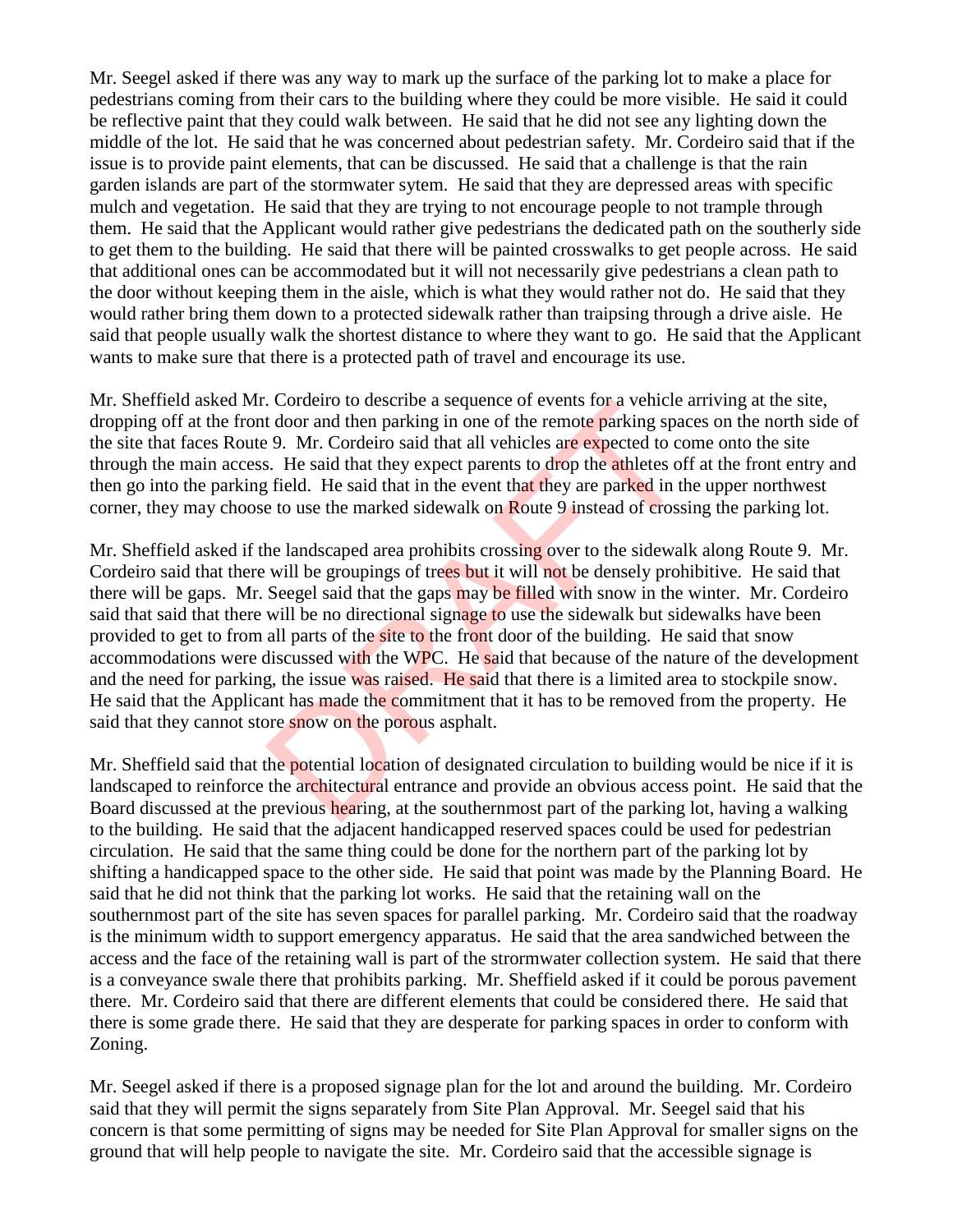accounted for on the plan. He said that it is not a complicated site. He said that it has on building and parking. He said that the one entry door will be clearly delineated, illuminated and architecturally defined. He said that the Applicant did not think that over clutter of signage is warranted draw people in the right direction. He said that additional striping might make it clearer.

Mr. Seegel asked what percentage of the events will be at night versus daytime. Mr. Devellis said that tournament season is predominantly 4:30 to 11:30 pm. Mr. Sheffield said that tournaments do not usually have repeat customers. He said that people who come here week after week will know exactly what to do. He asked the Applicant to consider the demographics of the users of the site.

Mr. Sheffield said that the bollards will be aligned with the sidewalk. He asked if cars will drive on the paved surface. Mr. Cordeiro said that the paver area is aligned to the end of the existing spaces and it not part of the drive aisle. He said that they anticipate that the plaza will be flanked by cars who are parked closest to the building. He said that the southerly side with be accessible spaces and the northerly side will be regular spaces. He said that there will be transitional curbing at the sidewalk that will flush out as you approach the drive aisle. He said that the curbing will taper up as you go toward the building. He said that curbing will prevent vehicles from going up onto the paved area.

Mr. Redgate asked if the paved surface was designed to appease another Board. He asked if they were trying to do something else but not providing an area to pull over to the side, pop your trunk and let kids unload. Mr. Cordeiro said that some of the original plans had the drop off zone, similar to the bus drop off area. He said that the design team wanted to incorporate the proposed entrance design to provide better interest to the site.

Mr. Sheffield asked if there was a compromise location for the bollards. Devellis said that having the bollards at the edge of the paved area will cause vehicles to pull further into the drive aisle. He said that their design pulled the bollards back so that the area is free of vehicles but allows room for kids and equipment.

Mr. Redgate asked Mr. Cordeiro to discuss progress on the MassDOT access permit process. Mr. Cordeiro said that have an outside consultant from MDM Transportation who is coordinating the Route 9 signalization and corridor improvements. He said that they have held continuous discussions with the district and everyone is on board with the preliminary design. He said that they are in the hard design phase now, which means that they have completed the Route 9 detailed survey that is necessary for them to do the hard and final design. He said that as soon as that is complete, they will apply for the highway access permit. He said that it will include the striping along Route 9, the median reconfiguration, the crosswalk reconfiguration, the signal and the signalization timing. He said that it is a lengthy process but it has been well received. Mr. Redgate asked if MassDOT will provide a document that says that the project has been preliminarily approved. Mr. Cordeiro said that they provided initial correspondence through MDM but there will not be any documentation until the permit is before them. Mr. Seegel said that they often issue a 25 percent design completion. Mr. Cordeiro said that this will not go through the same procurement process. He said that it will go right to 100 percent. Mr. Seegel asked if the Applicant is utilizing town officials to help at the State level. Mr. Cordeiro said that MDM has coordinated with Dave Hickey, Town Engineer to make sure that they are synced up. He said that there are improvements currently taking place on Route 9. He said that these improvements have to be plugged in to the other improvements so that they happen in an efficient manner. Mr. Seegel said that the State Representative and Senator may be able to assist. Mr. Cordeiro said that they have not had to draw them in yet. He said that you typically call them in if you have resistance. He said that they went into the process with the support of the Town. He said that opens the doors wider when you get to MassDOT. He said that they anticipate receiving the permit in early 2018. proach the dive alse. He said that the current variable and curbing will prevent vehicles from going up onto the p<br>e paved surface was designed to appease another Board.<br>else but not providing an area to pull over to the s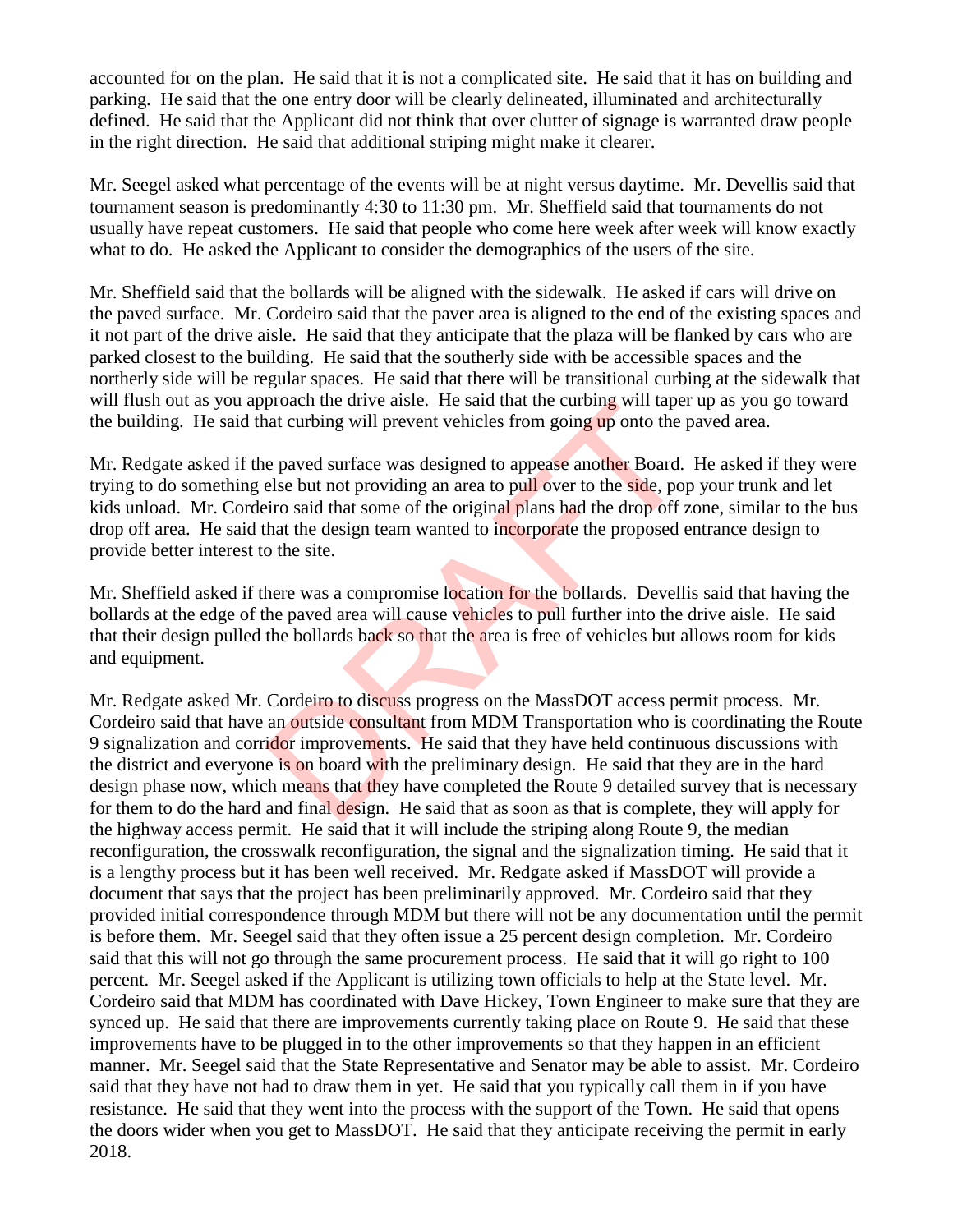Mr. Seegel asked when they expect to put the first shovel in the ground for the project. Mr. Cordeiro said that the project will proceed without the DOT permit in place. He said that the hope is to have the facility open in the fall of 2018 to capture the sports seasons. He said that time is waning. He said that they have to fill slots and make the facility available. He said that the Applicant appreciates the town working with them and the rapid turnaround that they have requested but it is ultimately for the benefit of the town. He said that it is a town project that is being privately sourced. Mr. Redgate asked how quickly plans could be provided that incorporate DPW and WPC revisions. Mr. Cordeiro said that they could turn the plans around in less than a week. He said that the nature of the comments are minor technical clarifications at this point. He said that the heavy lifting is done. He said that the infrastructure is established.

Mr. Seegel asked if the Applicant is able to address the DRB and Planning Board comments tonight. Mr. Cordeiro said that they merit more discussion with this Board. He said that if they decide that a change should be made, the Applicant will commit to the changes. He said that there is a difference of design opinion between the multiple Boards. He said that the Architect selected the design of the plaza. Mr. Redgate said that DRB makes recommendations for changes and it is up to ZBA to decide if those changes should be made.

Mr. Sheffield said that it is a large building and there is not a lot of opportunity to break up the scale except with colors and textures.

Mr. Provencher displayed images to give more detail to the bollard issue. He said that there is a change in material in the paving elements between the adjacent sidewalk areas from concrete to a concrete paver. He said that the paver would be laid out in a pattern in three different colors. He said that where the pavers meet the bituminous pavement will be a flush condition. He said that a pre-cast concrete curb would be flush to contain the pavers and define the edges and hold them in place. He said that they felt that it was important to have clear area to exit vehicles and gather briefly before heading into the facility at the main entrance on the west side. He said that the design team felt strongly that the bollards should be aligned with the edge of the curb. Mr. Sheffield said that he agreed. He said that it is also a staging area going the other way for equipment coming out of the building and kids waiting to be picked up. Mr. Redgate said that he agreed with the location of the bollards. Mr. Provencher said that is where emergency responders will pull up, if necessary. the multiple Boards. He said that the Architect selected<br>that DRB makes recommendations for changes and it is<br>be made.<br>it is a large building and there is not a lot of opportunity t<br>extures.<br>ed images to give more detail t

Mr. Provencher said that the DRB had a comment about the horizontal banding, which is a design element. He said that it is a painted metal panel that is overlaid over the insulated metal wall panels and has a ribbed profile with the ribs in a horizontal direction. He said that it is an accent band that carries the line of the clerestory windows at the north end of the building, turns the corner and leads to the main entrance of the facility. He said that it will terminate at the entrance. He said that there is no intent on the Applicant's part to extend the banding to the right. He said that DRB made comments that the element should be symmetrical. He said that this is a contemporary building where you do not need to balance the left with the right. Mr. Sheffield said that there is also a change in plane. Mr. Provencher said that once you are at the entrance, there is no compelling reason to extend it beyond that point. He said that it also profiles the swimming pool location. He said that there is some consideration of the massing and the programmatic elements of the building.

Mr. Sheffield said that the rest of the paneling on the building is mostly vertical. He said that the horizontal panels will catch dirt over time. Mr. Provencher said that the profile is fairly modest. He said that it will project about two inches. He said that they have used this element on other buildings. He said that the weather will take care of it on a regular basis. He said that all of the surfaces are sloped. He said that rain will run off and it will self-clean to some degree.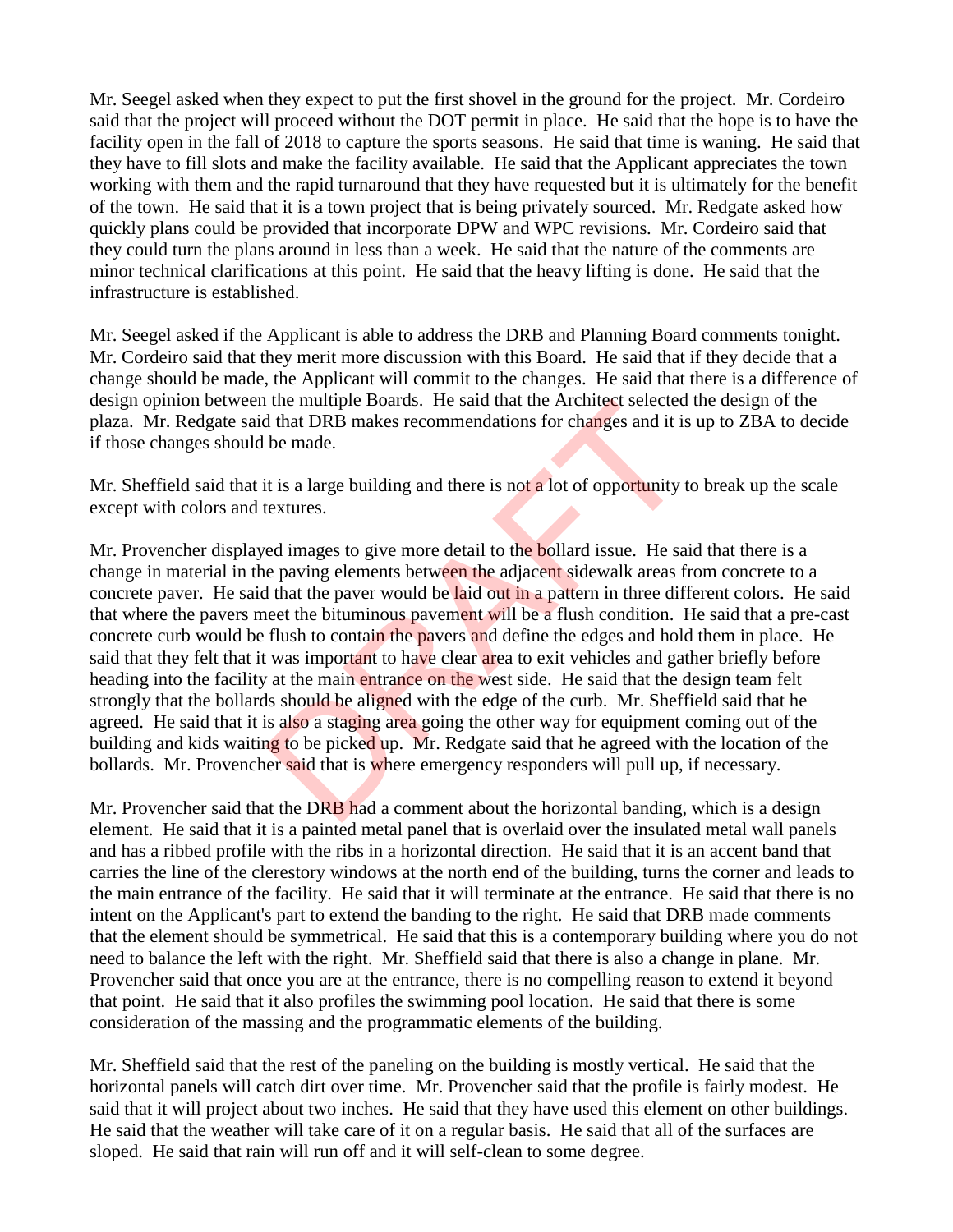Mr. Provencher said that there was also a request to extend the banding on the east side. He said that heading west on Route 9, the building at 888 Worcester Street largely obscures the façade of the facility. He said that what is visible from Route 9 is roughly the area where they added the detail where it can be appreciated.

Mr. Provencher said that the north side of the building has its own approach. He said that it is the public face of the building. He said that clerestory windows are continuous across. He said that a projecting element will separate the field house from the swimming pool. He said that at the mezzanine level it will be full height glass from the floor to ceiling of curtain wall with some cornice elements at the top and at the bottom. He said that element signifies the bus drop off area. He said that the spaces that are directly adjacent to the glass are the leasable spaces and the likely tenants will be strength training, fitness center, physical therapists.

Mr. Sheffield asked about mechanical equipment on the roof. He asked what color it will be. Mr. Provencher said that they were not able to exactly match the panel color. He said that they will be applying three colors to the façade. He said that the mechanical equipment will likely be a painted steel enclosure, typically a neutral gray.

Mr. Sheffield asked if the mechanical equipment on the roof will be located by the space that it serves. Mr. Provencher said that the footprint of the building is 102,000 square feet, which is a substantial roof. He said that there will be 20 pieces of packaged roof top equipment, each with a purpose that serves that space that it is associated with. He said that DRB requested that the equipment be consolidated to a central location with a screen around it. He said that is not possible. He said that a central system does not in this type of facility. He said that there are several extreme environments. He said that the swimming pool has a high level of humidity and the ice rinks need to be cool and dry. He said that the field house will be heated and ventilated and offices and conference rooms will require air conditioning. He said that there may be an opportunity to make it more visually appealing but this is a special type of facility with special needs. He said that they plan to leave the equipment where it is. by were not able to exactly match the panel color. He said the façade. He said that the mechanical equipment will y a neutral gray.<br>
the mechanical equipment on the roof will be located by t the footprint of the building i

Mr. Provencher said that DRB commented on control of solar glare. He said that there was some concern that in the swimming pool area, there may be some issues with direct sunlight on the pool deck or on the surface of the pool. He said that the primary concern is safety. He said that a concern is glare coming from the clerestory windows or reflecting off of the water into the eyes of a lifeguard. He said that there is a secondary concern about glare in a competition environment where swimmers lining up on blocks have the sun in their eyes. He said that they performed a solar analysis to describe the path of the sun and projects sunlight into the building at the point where it penetrates furthest into the building. He said that most glass is on north side, which gets very little direct sunlight because of the solar orientation. He said that the sun is in the southern sky traveling from the east in the morning to the west in the afternoon. He said that the analysis revealed that between the first week of March and the first week of October, approaching sunset, there is very little amount of light that will find its way to the pool deck. He said that it is impossible to eliminate all of the light without taking the windows away. He said that they feel that this is a non-issue in terms of safety and competitiveness. He said that there is a very limited time of the year when this could potentially be an issue.

Mr. Provencher said that to further control light the comes through these windows, they provided an example of a facility that uses a glazing product that they will use in this project. He said that it is a ceramic frit, which is a coating that is applied to glass in a series of parallel lines, each separated by clear glass. He said that technique was applied at the WPI natatorium, which was complete about three years ago. He said that it cuts down the available light by 50 percent but still provides a clear view to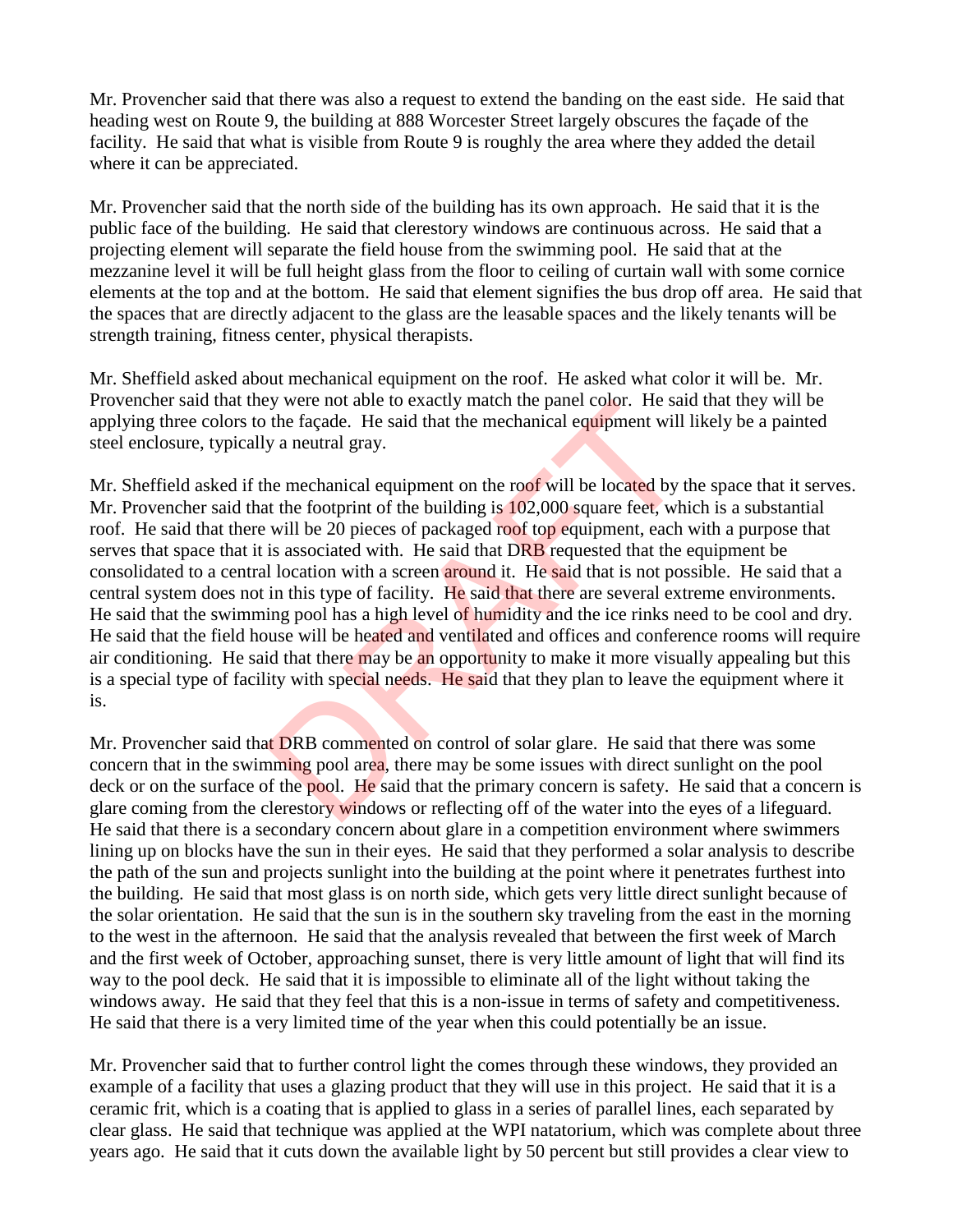the outside. He said that the overall effect is a milky white appearance. He said that there still is a visual connection to the sky and outdoors, which is very appealing when you are spending a lot of time in an indoor environment but also addresses the glare issue and the safety issue.

Mr. Sheffield said that this is a high water table area and swimming pools tend to float. He asked about accommodations for the weight of the pool. Mr. Provencher said that the proposed pool type deals with that issue particularly well. He said that the pool is stainless steel. He said that it is panelized, so it is pre-manufactured and assembled on site. He said that the perimeter of the pool are stainless steel panels that are bolted together and then bolted down to a concrete slab. Mr. Sheffield confirmed that concrete provides the ballast. Mr. Provencher said that foundation is independent of the building foundation. He said that the pool is also lined with a PVC liner. He said that when the system is fully assembled is watertight from both sides and is a type of pool that is often used in high water table environments for that very reason. He said that this pool is being re-purposed from another site.

Mr. Provencher said that an acoustic study was prepared by Cavanaugh Tocci, which is an acoustic consulting firm that the Applicant uses when there are noise issues, particularly with mechanical equipment. He said that the Applicant wanted to verify that the **outdoor** noise making equipment did not exceed the allowable increase in noise that is permitted by MA DEP. He said that post development, the increase in noise level may not exceed 10 decibels above ambient level. He said that the first step in that process is to take a sound reading at the site. He said that there were three sound monitors located on the east, west and south property lines. He said that the monitors were located on site on May 31, 2017 and were there for seven days. He said that they collected data for 24 hours for the week to get a baseline profile of noise as it exists today. He said that noise sources are largely traffic. He said that they take every piece of mechanical equipment that is on the roof and on the ground, get acoustic data from the manufacturers on the noise level and the octave band frequency. He said that it breaks down the noise profile to the octaves and gives the sound level for each octave. He said that continual tone is bothersome and is an item of concern. It an acoustic study was prepared by Cavanaugh 10ccl, we Applicant uses when there are noise issues, particularly t the Applicant wanted to verify that the **outdoor** noise me increase in noise that is permitted by MA DEP.

Mr. Provencher said that there is a change in elevation of 40 feet on the south side, which is closest to the residences. He said that there is a very large piece of refrigeration equipment that is associated with the ice rinks that is called an evaporative condenser. He said that it is large and noisy. He said that after they modeled the acoustic results, it will be slightly oversized and will be equipped with a special fan that reduces the noise level. He said that over sizing it allows the fan to run at a lower speed, which also reduces the noise level. He said that this piece of equipment will require a sound barrier wall on the west, east and south sides. He said that the wall will be five feet above the top of the equipment. He said that with the adjustments and controls, they have been able to keep the noise within the allowable range. He said that all of the equipment on roof is included in the study and is modeled to be running simultaneously. He said that is 20 pieces of equipment running at the same time, which is a circumstance that is highly unlikely to happen. He said that the existing noise level on the site is between 31-33 decibels and the results of the modeling are between 41 and 43 decibels.

Mr. Sheffield said that the open side of the condenser is adjacent to a reflective surface and sound will bounce off. Mr. Provencher said that all of that was taken into account in the model. Mr. Sheffield asked if doors could be added if there was a problem. Mr. Provencher said that they would not want to do that because it could affect air flow and proper functioning of the machine. He said that Cavanaugh Tocci did look at that issue. He said that all of the building geometry and surfaces are all part of the model. He said that topography and other factors such as existing vegetation were also factored in the model.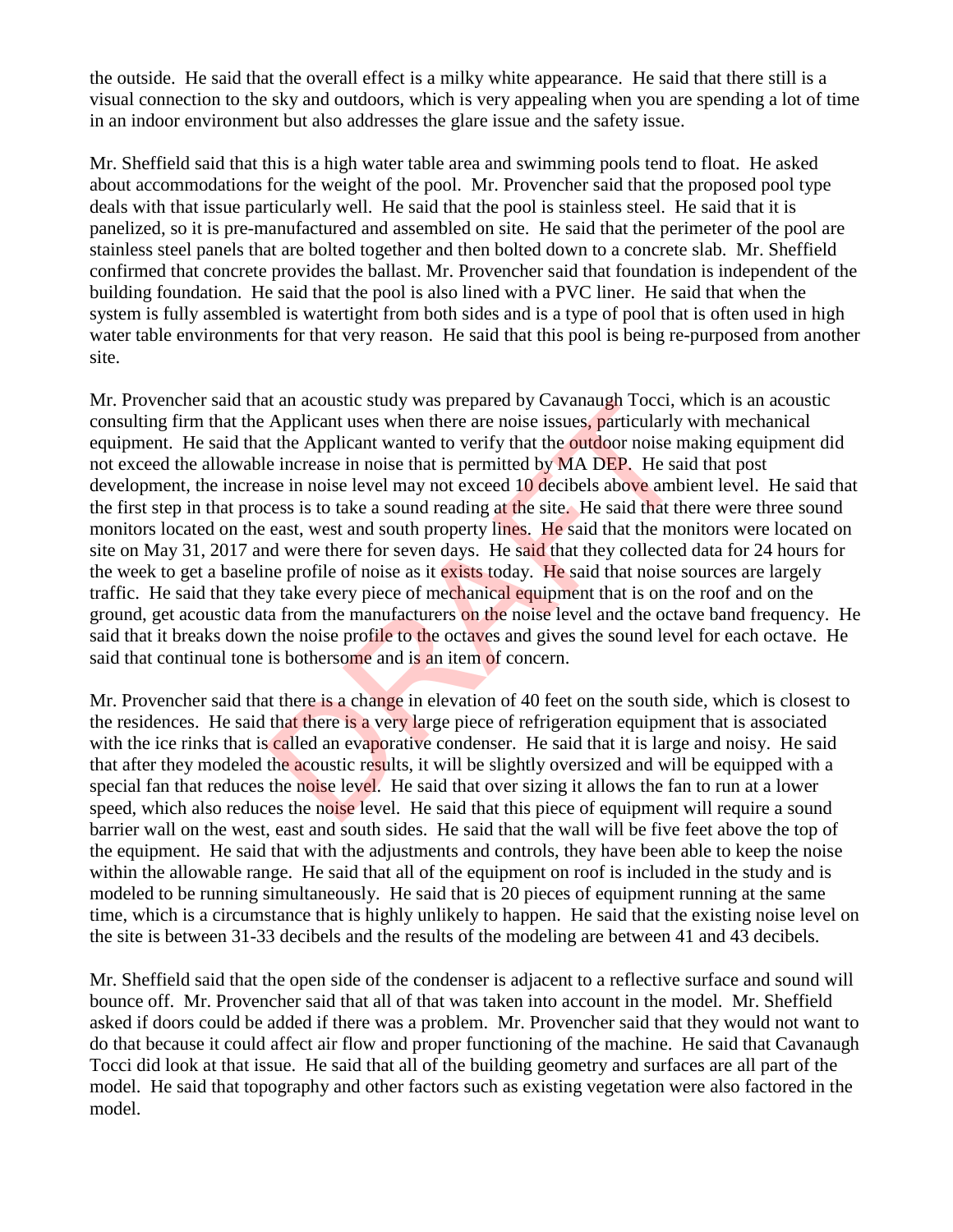Mr. Seegel asked if there was anyone present at the public hearing who wished to speak in favor of or opposition to the project. Mr. Cordeiro said that there is a lot of support for the project from the residents. He said that they have signed petitions in support of this and sent letters to the Board. –

Mr. Cordeiro discussed the Construction Management Plan (CMP). He said that the intention is for the project to have the least amount of impact to the town and the neighbors. He said that they are building a site development plan from the ground up and a shell building. He said that what goes inside the shell is very complicated. He said that they took a simplistic approach to construction. He said that the entrance will be off of Route 9, opposite of Lexington Street. He said that there will be a single entrance that meet all of the conditions for standard entry with stone tire scrubbers and wash down areas to make sure that materials coming into and leaving the site stay entirely on the site. He said that those elements will be incorporated in the CMP and the Stormwater Pollution Prevention Plan, which will be filed on the site once the contractors are identified. He said that once on the property, there will be two distinct areas which are dedicated for the building and the parking. He said that the intention is to start with the foundations of the building and then work the site around it. He said that the building will block off half of the site. He said that the remainder will become lay down area for building materials and site construction. He said that once it is available, they will start excavation for subsurface utilities and all of the drainage infrastructure. He said that they will be elevating the site up. He said that once they strip the existing asphalt, and that asphalt is removed it will be recycled off site. He said that they will infill the base layers with sub strata for the porous asphalt or the sub surface infiltration recharge systems for stormwater, and the flood control systems. He said that once that is completely done, the asphalt materials will be put down and they will pave over the top of it. He said that everything coming to and from the site will be from Route 9. He said that most of the vehicles will travel to Route 95. He said that all of the vehicles will travel on the main roads. He said that the site will be protected with restrictive fencing around the perimeter. He said that they will have appropriate check ins and managers at the entrance to maintain the process. He said that they anticipated using a standard chain link construction fence but they can add a scrim if the Board asks for it. Mr. Seegel said that screening the site will be less distracting for traffic on Route 9 if they cannot see into the project site. Mr. Sheffield said that a scrim will also help with dust control. Mr. Cordeiro said that they can work that into the program. He said that he was just corrected that fencing will be along two sides of the site and not on the back at the steep slope. Paul Griffin, Project Manager, said that they would only want screening in the areas where it would be a problem. He said that they would not necessarily put the fabric on all sides. In block of hall of the site. He said that the remainder wals and site construction. He said that once it is available<br>ce utilities and all of the drainage infrastructure. He said<br>le said that once they strip the existing

Mr. Seegel asked about agreements with MassDOT regarding the length of the turning lane. He said that there will be several trucks coming in simultaneously. Mr. Cordeiro said that there is no particular agreement with MassDOT. He said that they believe that they can queue up two trucks in the existing queue lane. He said that the project would not warrant repetitive stacking. He said that Mr. Griffin will be responsible for scheduling deliveries. Mr. Seegel said that the CMP should discuss how trucks a day there will be during phases of construction, what direction the construction vehicles are anticipated to be coming from, the hours expected, where materials will be laid out on the site, and where construction employees will park their vehicles. He said that there are good examples of CMP's available in the Zoning Office. Mr. Cordeiro said that they will iron out all of that information for the Board's record. He said that employee parking will be on site. He said that there will be a trailer on site for Management during construction. He said that stockpiling materials is likely to occur on the westerly portion of the site while the building is going up on the easterly portion. He said that hours of operation will be Monday to Friday, from 7 am to 5 pm, with noisy equipment starting slightly later, in deference to the neighbors. He said that there will be someone on site early to keep the heavy noise down. Mr. Seegel said that all of that should be set forth in the CMP. Mr. Cordeiro said that there is a request to occasionally work on Saturdays from 8 am to 3 pm, as needs of the project arise. He said that Mr. Griffin will be in charge of scheduling deliveries and staging of materials. He said that the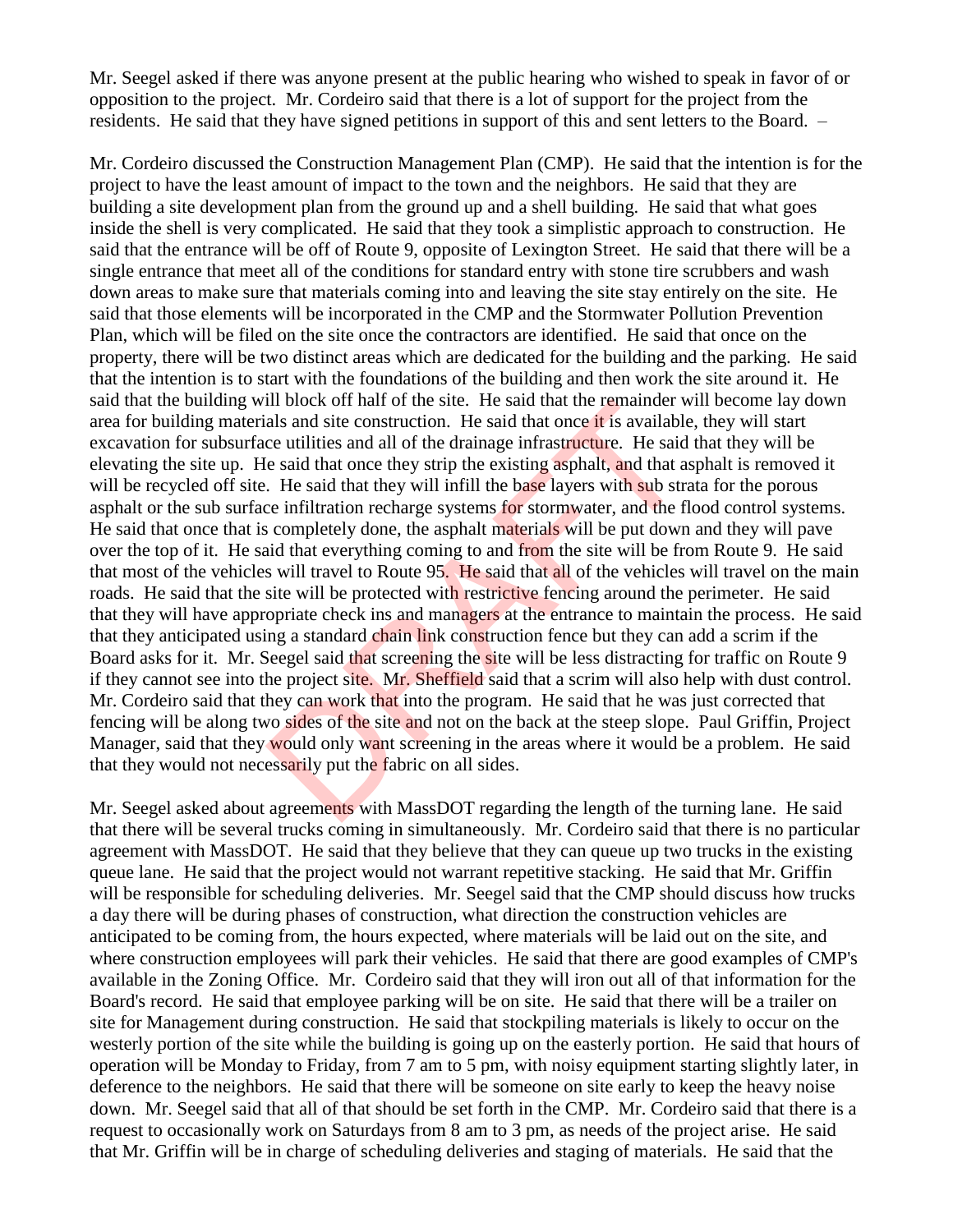site is located in a groundwater protection overlay district, so they have to make sure that everything is contained on the site and they do not introduce the possibility of contaminants to enter or leave the site. He said that they do have a long term pollution prevention plan that was a requirement for the Notice of Intent for the WPC. He said that it addresses handling chemicals, oils, paints, gases, etc. He said that they recognize the limitations of doing anything in close proximity to the isolated wetland pocket and that there is a prohibitive 100 foot buffer that they have to stay out of. He said that they will file a Stormwater Pollution Prevention plan with the EPA that includes temporary and permanent stabilization of stockpiles, protection of stockpiles from erosion, protection from wind erosion, particularly dust, the need to ensure that routine watering of the site is happening. He said that everything that is needed to happen on the site will stay on the site. Mr. Sheffield asked about restrictions for refueling on site. Mr. Cordeiro said that said that once the large machines are on site, they like to keep them there. He asked about putting down pads or liners. Mr. Seegel said that they can describe that in the CMP and the Board will look at. Mr. Redgate said that it should be placed in areas other than the protected area. Mr. Cordeiro said that there is not much choice about where to do it because of the wetlands and flood plain. He said that the porous asphalt on the westerly side of the site will have to be protected so that it does not become overly compacted. He said that they end up with a pie shaped sliver of land along Route 9. Mr. Seegel asked if there will be more than one trailer on site. Mr. Provencher said that they expect to have multiple trailers on site because of the scale of the project. Mr. Cordeiro said that the Applicant needs to come up with a strategy to advance this so that they can get into the ground as soon as possible.

Mr. Sheffield confirmed that there will be a sign with public information on the site that lists emergency phone numbers and website.

The Board discussed meeting with the Applicant after it receives the information that it requested at the hearing tonight. Mr. Cordeiro said that the Applicant can have all of the information ready for next week.

Mr. Redgate summarized where the **Board was at in the Site Plan Approval process.** He said that the Board received information from DPW and the WPC today. He said that the Board would need to see revised plans that address both of their concerns. He said that the Board had concerns about pedestrian circulation on the site. He said that revised plans should include the improvements that were discussed. He said that the Board addressed the DRB comments. He said that the Board addressed concerns about noise. He said that off site traffic was discussed at the previous hearing and information from the PSI was circulated. He said that off-site traffic has been adequately addressed. He said that the Board would like to see a beefed up version of the CMP submitted with the revised plans. He said that the refueling area should be included in the plans. He said that the Photometrics Plan addressed site lighting. He said that implementation of that plan will be a condition of approval. He said that a copy of the MassDOT access permit and the NPDES permit should be submitted to the Board and the Town Engineer. ected so that it does not become overly compacted. He s<br>of land along Route 9. Mr. Seegel asked if there will be<br>r said that they expect to have multiple trailers on site be<br>ro said that the Applicant needs to come up with

Mr. Sheffield asked if the outdoor site lighting can be adjusted if it is too bright. Mr. Provencher said that they will be LED fixtures. He said that he did not have that information tonight. Mr. Cordeiro said that if they cannot reduce illumination on the fixtures, they can selectively shut down some of them to lower the levels. Mr. Sheffield said that the Board would be interested in seeing a program in that regard.

Mr. Seegel asked if it is possible to have attendants directing traffic in the parking during large events. Mr. Devellis said that they can use flagmen.